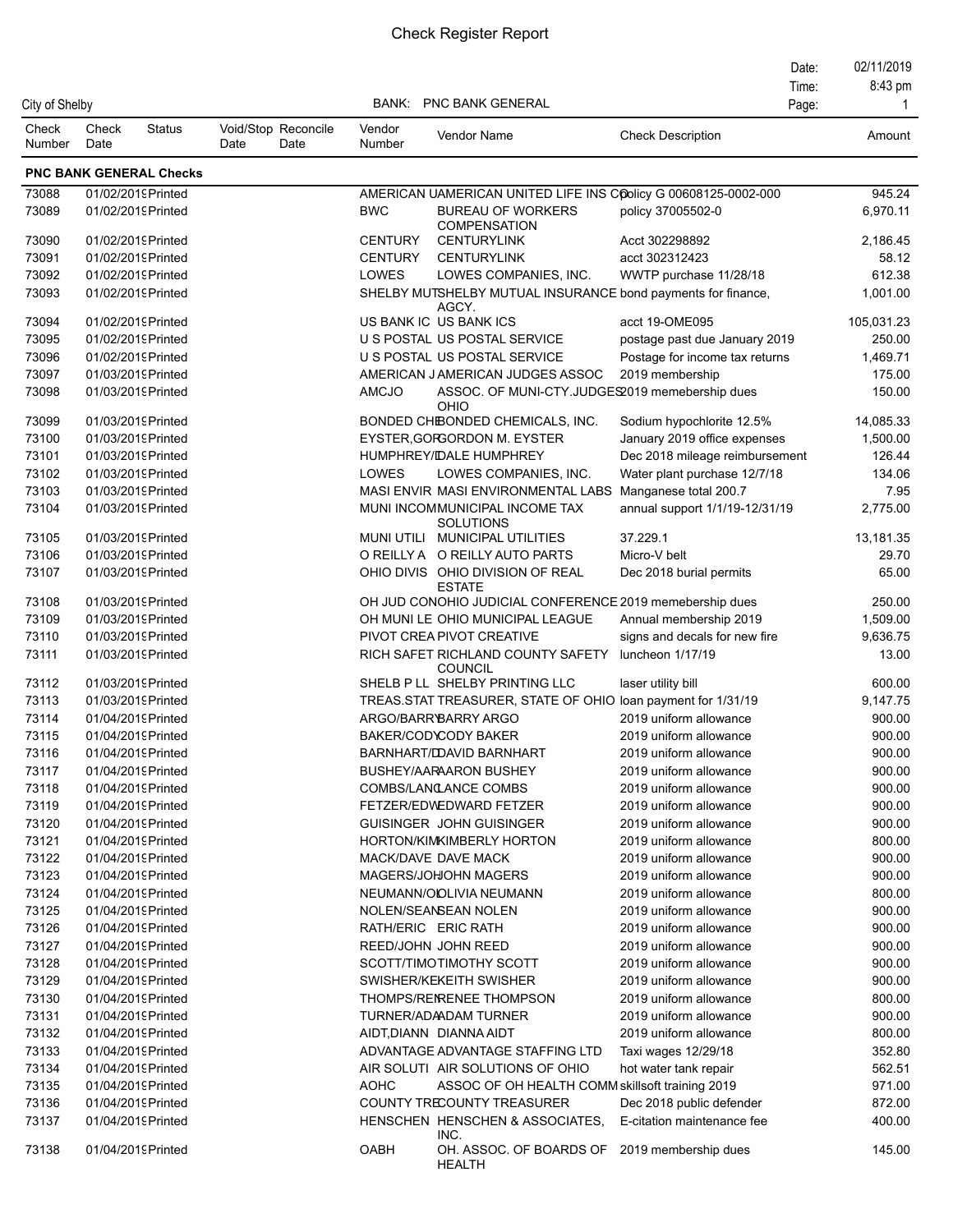| City of Shelby  |                 |                                          |                                     |                  | <b>BANK: PNC BANK GENERAL</b>                                            |                                               | Date:<br>Time:<br>Page: | 02/11/2019<br>8:43 pm<br>2 |
|-----------------|-----------------|------------------------------------------|-------------------------------------|------------------|--------------------------------------------------------------------------|-----------------------------------------------|-------------------------|----------------------------|
| Check<br>Number | Check<br>Date   | <b>Status</b>                            | Void/Stop Reconcile<br>Date<br>Date | Vendor<br>Number | <b>Vendor Name</b>                                                       | <b>Check Description</b>                      |                         | Amount                     |
|                 |                 | <b>PNC BANK GENERAL Checks</b>           |                                     |                  |                                                                          |                                               |                         |                            |
| 73139           |                 | 01/04/2019 Printed                       |                                     | <b>OAMCCC</b>    | OHIO ASSOCIATION OF MUNI 2019 membership dues<br>CTS.                    |                                               |                         | 395.00                     |
| 73140           |                 | 01/04/2019 Printed                       |                                     |                  | PIFHER TRU PIFHER TRUCKING LLC                                           | 2 loads for WWTP 12/13/18                     |                         | 733.31                     |
| 73141           |                 | 01/04/2019 Printed                       |                                     |                  | RESOURCE SRESOURCE SOLUTIONS ASSODec 2018 public health<br><b>LLC</b>    |                                               |                         | 1,440.00                   |
| 73142           |                 | 01/04/2019 Printed                       |                                     |                  | SHELBY PARSHELBY PARTS CO.                                               | fire dept purchase 12/31/18                   |                         | 40.00                      |
| 73143           |                 | 01/04/2019 Printed                       |                                     |                  | U S POSTAL US POSTAL SERVICE                                             | 200 \$.21 stamps                              |                         | 42.00                      |
| 73144           |                 | 01/04/2019 Printed                       |                                     |                  | <b>VERIZON WI VERIZON WIRELESS</b>                                       | acct 642046751-00001                          |                         | 362.03                     |
| 73145           |                 | 01/04/2019 Printed                       |                                     |                  | ZIMMERMANZIMMERMAN'S METAL &<br>LUMBER, INC                              | Gutters for new WWTP                          |                         | 43,778.20                  |
| 73146           |                 | 01/08/2019 Printed                       |                                     |                  | FINNEGAN/BBRIAN FINNEGAN                                                 | 2019 uniform allowance                        |                         | 900.00                     |
| 73147           |                 | 01/08/2019 Printed                       |                                     |                  | <b>GWIRTZ/ZACZACH GWIRTZ</b>                                             | 2019 uniform allowance                        |                         | 900.00                     |
| 73148           |                 | 01/08/2019 Printed                       |                                     |                  | <b>HAMMER/STISTEVEN HAMMER</b>                                           | 2019 uniform allowance                        |                         | 900.00                     |
| 73149           |                 | 01/08/2019 Printed                       |                                     |                  | HILDEBRANDROBERT E HILDEBRAND                                            | 2019 uniform allowance                        |                         | 900.00                     |
| 73150           |                 | 01/08/2019 Printed                       |                                     |                  | LOVELESS/SSTEVE LOVELESS                                                 | 2019 uniform allowance                        |                         | 900.00                     |
| 73151           |                 | 01/08/2019 Printed                       |                                     |                  | MAWHORR/JAARED MAWHORR                                                   | 2019 uniform allowance                        |                         | 900.00                     |
| 73152           |                 | 01/08/2019 Printed                       |                                     |                  | PAULO/MIKE MIKE PAULO                                                    | 2019 uniform allowance                        |                         | 900.00                     |
| 73153           |                 | 01/08/2019 Printed                       |                                     |                  | SAUDER/SAMSAMUEL SAUDER                                                  | 2019 uniform allowance                        |                         | 900.00                     |
| 73154           |                 | 01/08/2019 Printed                       |                                     |                  | SHADE/MATTMATTHEW SHADE                                                  | 2019 uniform allowance                        |                         | 900.00                     |
| 73155           |                 | 01/08/2019 Printed                       |                                     |                  | THOMP/BRAIBRADLEY THOMPSON                                               | 2019 uniform allowance                        |                         | 900.00                     |
| 73156           |                 | 01/08/2019 Printed                       |                                     |                  | THOMPSON/IMICHAEL THOMPSON                                               | 2019 uniform allowance                        |                         | 900.00                     |
| 73157           |                 | 01/08/2019 Printed                       |                                     |                  | WASHBURN/FRANDALL WASHBURN                                               | 2019 uniform allowance                        |                         | 900.00                     |
| 73158           |                 | 01/08/2019 Printed                       |                                     |                  | DEANE, BOB BOB DEANE                                                     | 2019 uniform allowance                        |                         | 900.00                     |
| 73159           |                 | 01/09/2019 Printed                       |                                     |                  | CITY PAYRO CITY PAYROLL FUND                                             | wages 12/23/18-1/5/19                         |                         | 180,277.81                 |
| 73160<br>73161  | 01/10/2019 Void | 01/09/2019 Printed                       | 01/10/2019                          |                  | PAYROLL FU PAYROLL FUND                                                  | FICA 12/23/18-1/5/19<br>Void Check            |                         | 2,580.69<br>0.00           |
| 73162           |                 | 01/10/2019 Printed                       |                                     |                  | ADVANCE AUADVANCE AUTO PARTS                                             | <b>TRICO Onyx</b>                             |                         | 590.27                     |
| 73163           |                 | 01/10/2019 Printed                       |                                     | AMCJO            | ASSOC. OF MUNI-CTY.JUDGESRegistration for Sheree Studer<br>OHIO          |                                               |                         | 350.00                     |
| 73164           |                 | 01/10/2019 Printed                       |                                     | <b>ADP</b>       | AUTOMATIC DATA PROCESSING ocessing charges 12/22/18                      |                                               |                         | 381.09                     |
| 73165           |                 | 01/10/2019 Printed                       |                                     |                  | CARTER LUMCARTER LUMBER                                                  | WWTP purchase 12/18/18                        |                         | 3,866.71                   |
| 73166           |                 | 01/10/2019 Printed                       |                                     | CMI INC          | <b>CMI INC</b>                                                           | mouthpieces                                   |                         | 42.00                      |
| 73167           |                 | 01/10/2019 Printed                       |                                     |                  | COLE DISTR COLE DISTRIBUTING INC.                                        | Dec 2018 Fuel                                 |                         | 5,265.35                   |
| 73168           |                 | 01/10/2019 Printed                       |                                     |                  | COLON COINCOLONIAL COIN LAUNDRY                                          | December 2018 police laundry                  |                         | 207.00                     |
| 73169           |                 | 01/10/2019 Printed                       |                                     |                  | CRESTWOODCRESTWOOD CARE CENTER December inmate meals                     |                                               |                         | 1,464.00                   |
| 73170           |                 | 01/10/2019 Printed                       |                                     |                  | DAILY GLOB DAILY GLOBE                                                   | Dec 2018 ordinances                           |                         | 183.76                     |
| 73171           |                 | 01/10/2019 Printed                       |                                     |                  | DAS HARDWOAS HARDWARE LLC                                                | Fire Dept Dec 2018                            |                         | 854.86                     |
| 73172           |                 | 01/10/2019 Printed                       |                                     |                  | EVERBRIDGEVERBRIDGE INC                                                  | Nixle engage 2019                             |                         | 1,280.00                   |
| 73173           |                 | 01/10/2019 Printed                       |                                     |                  | KROCKA/F.E F. E. KROCKA AND ASSOC. INCBroadway Ave storm sewer           |                                               |                         | 6,685.00                   |
| 73174           |                 | 01/10/2019 Printed                       |                                     |                  | FORTILINE FORTILINE INC                                                  | Meter with stand                              |                         | 1,988.50                   |
| 73175           |                 | 01/10/2019 Printed                       |                                     |                  | GALION CIT GALION CITY HEALTH DEPT                                       | Communicable Disease Dec 2018                 |                         | 465.88                     |
| 73176           |                 | 01/10/2019 Printed                       |                                     |                  | GLENS SUR GLENS SURPLUS SALES, INC. cable, clamps, and eye bolts         |                                               |                         | 33.74                      |
| 73177<br>73178  |                 | 01/10/2019 Printed<br>01/10/2019 Printed |                                     |                  | <b>GYPSY ROSEGYPSY ROSE TATTOO</b><br>HOOVER INSHOOVER INSTRUMENT        | Overpayment for license<br>Micron transformer |                         | 7.75<br>3,437.00           |
| 73179           |                 | 01/10/2019 Printed                       |                                     |                  | SERVICE, INC<br>HURSH DRUGURSH DRUGS INC                                 | Diphenhydramine                               |                         | 72.22                      |
| 73180           |                 | 01/10/2019 Printed                       |                                     |                  | <b>MORROW CTMORROW COUNTY</b><br><b>TREASURER</b>                        | Inmate housing Dec 2018                       |                         | 1,045.00                   |
| 73181           |                 | 01/10/2019 Printed                       |                                     |                  | MUNI UTILI MUNICIPAL UTILITIES                                           | 02.205.1                                      |                         | 18,005.97                  |
| 73182           |                 | 01/10/2019 Printed                       |                                     |                  | O.E. MEYER O.E. MEYER CO.                                                | bulk liquid carbon dioxide                    |                         | 1,389.30                   |
| 73183           |                 | 01/10/2019 Printed                       |                                     | <b>OPERS</b>     | OH PUBLIC EMPLOYEES<br><b>RETIREMENT</b>                                 | Employer portion 11/25/18-                    |                         | 26,768.36                  |
| 73184           | 01/10/2019 Void |                                          | 01/23/2019                          |                  | OH DEPT. A OHIO DEPT. OF AGRICULTURECommercial pesticide license         |                                               |                         | 0.00                       |
| 73185           |                 | 01/10/2019 Printed                       |                                     |                  | OH PEACE OOHIO PEACE OFFICER<br>TRAIN ACADE                              | Jail administrator                            |                         | 635.00                     |
| 73186           |                 | 01/10/2019 Printed                       |                                     |                  | OH ST BAR OHIO STATE BAR ASSOCIATION2019 membership dues                 |                                               |                         | 125.00                     |
| 73187           |                 | 01/10/2019 Printed                       |                                     |                  | PORTA-POT PORTA-POT                                                      | Shelby reservoir Jan 2019                     |                         | 145.00                     |
| 73188           |                 | 01/10/2019 Printed                       |                                     |                  | R M MONN R M MONN INC                                                    | 6 months trash removal                        |                         | 1,920.00                   |
| 73189           |                 | 01/10/2019 Printed                       |                                     |                  | RICH CO CO RICH CO COMM ALTERNATIVE Housing for Dec 2018<br><b>CENTE</b> |                                               |                         | 800.00                     |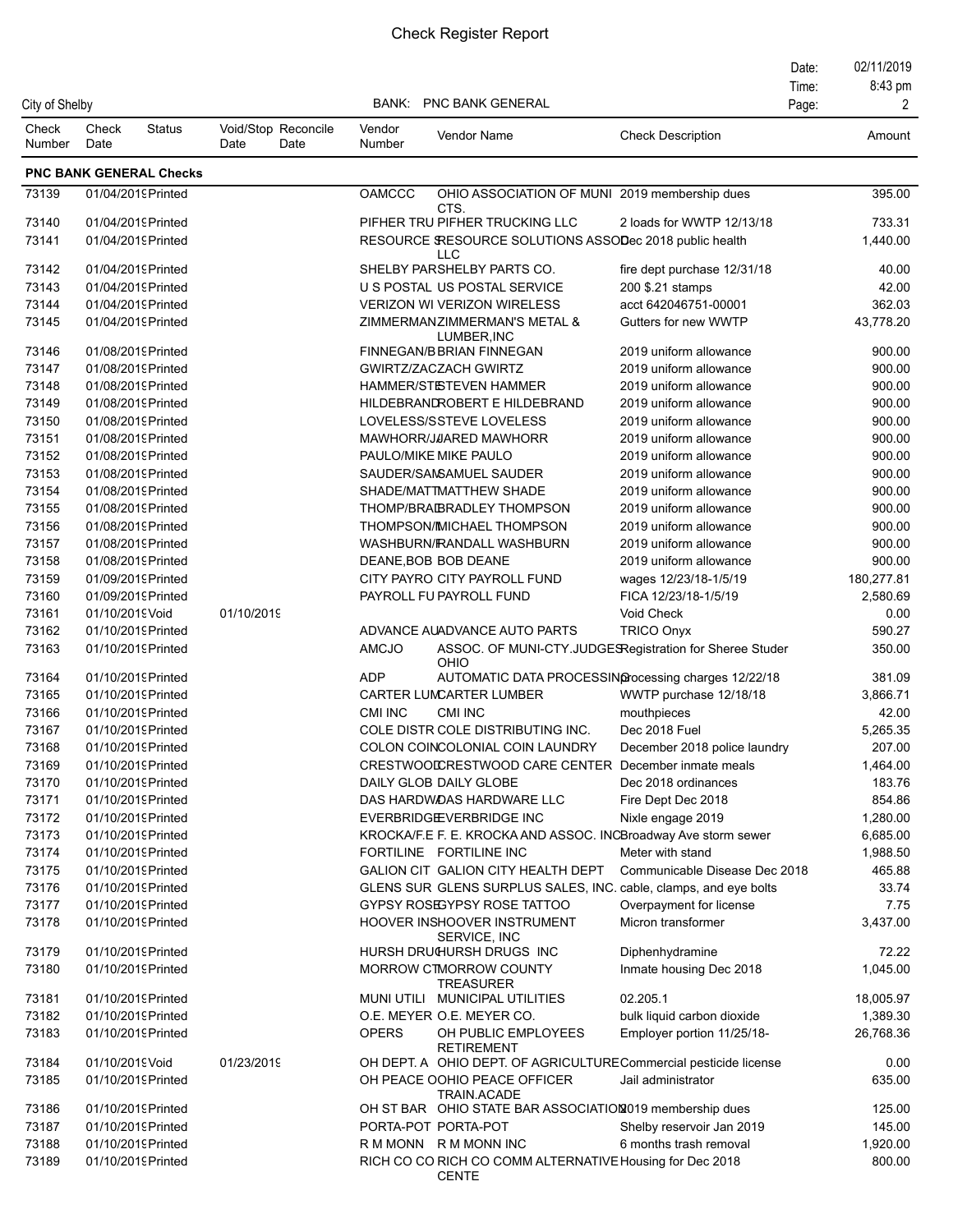|                 |                 |                                          |                                     |                  |                                                                                                  |                               | Date: | 02/11/2019         |
|-----------------|-----------------|------------------------------------------|-------------------------------------|------------------|--------------------------------------------------------------------------------------------------|-------------------------------|-------|--------------------|
|                 |                 |                                          |                                     |                  |                                                                                                  |                               | Time: | 8:43 pm            |
| City of Shelby  |                 |                                          |                                     | BANK:            | <b>PNC BANK GENERAL</b>                                                                          |                               | Page: | 3                  |
| Check<br>Number | Check<br>Date   | <b>Status</b>                            | Void/Stop Reconcile<br>Date<br>Date | Vendor<br>Number | Vendor Name                                                                                      | <b>Check Description</b>      |       | Amount             |
|                 |                 | <b>PNC BANK GENERAL Checks</b>           |                                     |                  |                                                                                                  |                               |       |                    |
| 73190           |                 | 01/10/2019 Printed                       |                                     |                  | RICH AREA RICHLAND AREA CHAMBER OFFeb 2019-Jan 2020 dues<br><b>COMM</b>                          |                               |       | 237.00             |
| 73191           |                 | 01/10/2019 Printed                       |                                     |                  | SARVER PAVSARVER PAVING CO.                                                                      | cold mix                      |       | 1,790.25           |
| 73192           |                 | 01/10/2019 Printed                       |                                     |                  | SHELBY PARSHELBY PARTS CO.                                                                       | parts purchase 12/14/18       |       | 379.56             |
| 73193           |                 | 01/10/2019 Printed                       |                                     |                  | SHEP/RON RON SHEPHERD                                                                            | Reimbursement for test and    |       | 164.50             |
| 73194           |                 | 01/10/2019 Printed                       |                                     |                  | SUNDANCE SSUNDANCE SYSTEMS INC                                                                   | Online support 1/1/2019-      |       | 2,820.00           |
| 73195           |                 | 01/10/2019 Printed                       |                                     |                  | TARKOWSKYJOHN TARKOWSKY L.P.A.                                                                   | Fees for Barry Argo file      |       | 425.00             |
| 73196           |                 | 01/10/2019 Printed                       |                                     |                  | TREAS.STAT TREASURER, STATE OF OHIO Services 1/1/19-3/31/19                                      |                               |       | 1,800.00           |
| 73197           |                 | 01/10/2019 Printed                       |                                     |                  | TREAS STAT TREASURER, STATE OF OHIO Vital statistics 4th qrt 2018                                |                               |       | 2,618.56           |
| 73198           |                 | 01/10/2019 Printed                       |                                     |                  | TREAS. STAT TREASURER, STATE OF OHIO Boiler inspection                                           |                               |       | 53.25              |
| 73199           |                 | 01/10/2019 Printed                       |                                     |                  | USA TRUCK USA TRUCK INC                                                                          | 2016 refund, withholding sent |       | 39.19              |
| 73200           |                 | 01/10/2019 Printed                       |                                     |                  | VASU COMMUASU COMMUNICATIONS, INC.New fire tower                                                 |                               |       | 21,297.10          |
| 73201           |                 | 01/15/2019 Printed                       |                                     |                  | ADVANTAGE ADVANTAGE STAFFING LTD                                                                 | Taxi wages 1/5/19             |       | 363.60             |
| 73202           |                 | 01/15/2019 Printed                       |                                     |                  | <b>BUCYRUS COUCYRUS COMMUNITY</b><br><b>HOSPITAL</b>                                             | HS CPR ecard provided class   |       | 44.00              |
| 73203           |                 | 01/15/2019 Printed                       |                                     |                  | BURCH HYDIBURCH HYDRO CLEANING<br><b>SPECIALIS</b>                                               | biosolids dewatering          |       | 24,740.24          |
| 73204           |                 | 01/15/2019 Printed                       |                                     |                  | CHART COMICHARTER COMM HOLDINGS acct 01075-3415150201-5001<br><b>LLC</b>                         |                               |       | 150.57             |
| 73205           |                 | 01/15/2019 Printed                       |                                     |                  | CLEMANS NECLEMANS, NELSON & ASSOC. Fire fighter negotiatons<br>INC.                              |                               |       | 2,256.96           |
| 73206           |                 | 01/15/2019 Printed                       |                                     |                  | CONRAD/BE BETH CONRAD                                                                            | reimbursement for pesticide   |       | 109.00             |
| 73207           |                 | 01/15/2019 Printed                       |                                     |                  | CREATIVE M CREATIVE MICROSYSTEMS INOtility client server and                                     |                               |       | 3,289.30           |
| 73208           |                 | 01/15/2019 Printed                       |                                     |                  | CT CONSULTCT CONSULTANTS                                                                         | Construction phase WWTP       |       | 12,111.09          |
| 73209           |                 | 01/15/2019 Printed                       |                                     |                  | G&LSUPP G&LSUPPLY                                                                                | toilet tissue diespencer key  |       | 126.64             |
| 73210           |                 | 01/15/2019Printed                        |                                     |                  | ICO TECH ICO TECH INC                                                                            | Telephone and remote          |       | 1,395.00           |
| 73211<br>73212  |                 | 01/15/2019 Printed<br>01/15/2019 Printed |                                     |                  | KING OFFIC KING OFFICE SERVICE, INC.<br>MT BUS TEC MT BUSINESS TECHNOLOGIESCity hall back office | <b>DNS</b> hosting            |       | 1,286.00<br>250.04 |
| 73213           |                 | 01/15/2019 Printed                       |                                     |                  | INC.<br>OH DEPT. A OHIO DEPT. OF AGRICULTUREAnnual liming/tonnage report                         |                               |       | 52.15              |
| 73214           |                 | 01/15/2019 Printed                       |                                     | OP&FP            | OHIO POLICE & FIRE PENSIONEmployer portion 11/25/18-                                             |                               |       | 40,509.63          |
| 73215           |                 | 01/15/2019 Printed                       |                                     |                  | OHIOHEALTHOHIOHEALTH WORKHEALTH urine drug screen post                                           |                               |       | 142.00             |
| 73216           |                 | 01/15/2019Printed                        |                                     |                  | QUILL CORP QUILL CORPORATION                                                                     | order 120553900               |       | 51.77              |
| 73217           |                 | 01/15/2019 Printed                       |                                     |                  | REXEL INC REXEL INC                                                                              | supplies 12/31/18             |       | 78.75              |
| 73218           |                 | 01/15/2019 Printed                       |                                     |                  | SAMS CLUB SAMS CLUB                                                                              | Boxes for city hall           |       | 231.93             |
| 73219           |                 | 01/15/2019Printed                        |                                     |                  | TREAS STAT TREASURER, STATE OF OHIO commercial risk level 1 to                                   |                               |       | 28.00              |
| 73220           |                 | 01/15/2019Printed                        |                                     |                  | TREAS STAT TREASURER, STATE OF OHIO Minimum discharge fee                                        |                               |       | 100.00             |
| 73221           |                 | 01/15/2019 Printed                       |                                     |                  | TRIS CONT TRIS CONTROLS                                                                          | annual fire alarm monitoring  |       | 360.00             |
| 73222           |                 | 01/15/2019 Printed                       |                                     |                  | U S POSTAL US POSTAL SERVICE                                                                     | 10 rolls of stamps for city   |       | 450.00             |
| 73223           |                 | 01/16/2019 Printed                       |                                     | <b>ADP</b>       | AUTOMATIC DATA PROCESSING ocessing charges 1/5/19                                                |                               |       | 278.79             |
| 73224           |                 | 01/16/2019 Printed                       |                                     | COL. GAS         | <b>COLUMBIA GAS</b>                                                                              | acct 124015720030006          |       | 1,784.28           |
| 73225           |                 | 01/16/2019 Printed                       |                                     |                  | HURSH DRUGURSH DRUGS INC                                                                         | oxygen tank refill            |       | 79.60              |
| 73226           |                 | 01/16/2019Printed                        |                                     |                  | ABRAXAS COABRAXAS COUNSELING<br><b>CENTER</b>                                                    | Counseling Nov 2018           |       | 698.24             |
| 73227           |                 | 01/16/2019Printed                        |                                     |                  | QUILL CORP QUILL CORPORATION                                                                     | Gsm paper                     |       | 336.71             |
| 73228           |                 | 01/18/2019 Printed                       |                                     |                  | ADVANTAGE ADVANTAGE STAFFING LTD                                                                 | Taxi wages 1/12/19            |       | 478.96             |
| 73229           |                 | 01/18/2019 Printed                       |                                     |                  | AMAZON INCAMAZON INC                                                                             | Lexmark MS810dn monochrome    |       | 1,582.71           |
| 73230           |                 | 01/18/2019 Printed                       |                                     | COL. GAS         | COLUMBIA GAS                                                                                     | acct 124225390010003          |       | 933.22             |
| 73231           |                 | 01/18/2019 Printed                       |                                     |                  | DEXTER COMHE DEXTER COMPANY                                                                      | spinner motor                 |       | 515.18             |
| 73232           |                 | 01/18/2019 Printed                       |                                     |                  | DONLEY FORDONLEY FORD SHELBY INC                                                                 | mount and blance 4 tires      |       | 70.00              |
| 73233           |                 | 01/18/2019 Printed                       |                                     |                  | HIATT, STAC STACEY M. HIATT                                                                      | postage and misc.             |       | 45.43              |
| 73234           |                 | 01/18/2019Printed                        |                                     |                  | LIFER/STEV STEVE LIFER                                                                           | Mileage reimbursement         |       | 15.08              |
| 73235           |                 | 01/18/2019 Printed                       |                                     |                  | MB GRAPHICMB GRAPHICS INC                                                                        | repaired folding machine      |       | 151.42             |
| 73236           | 01/18/2019 Void |                                          | 02/08/2019                          |                  | RICH AREA RICHLAND AREA CHAMBER OF annual meeting with \$45<br><b>COMM</b>                       |                               |       | 0.00               |
| 73237           |                 | 01/18/2019 Printed                       |                                     |                  | RICH PUBLI RICHLAND PUBLIC HEALTH                                                                | 2019 full year fees           |       | 1,770.00           |
| 73238           |                 | 01/18/2019 Printed                       |                                     |                  | SOUTHEAST SOUTHEASTERN EQUIPMENT tube and case key set<br>CO., INC                               |                               |       | 205.75             |
| 73239           |                 | 01/18/2019Printed                        |                                     |                  | SPORTSMANSPORTSMANS DEN                                                                          | Shatzer's clothing            |       | 172.98             |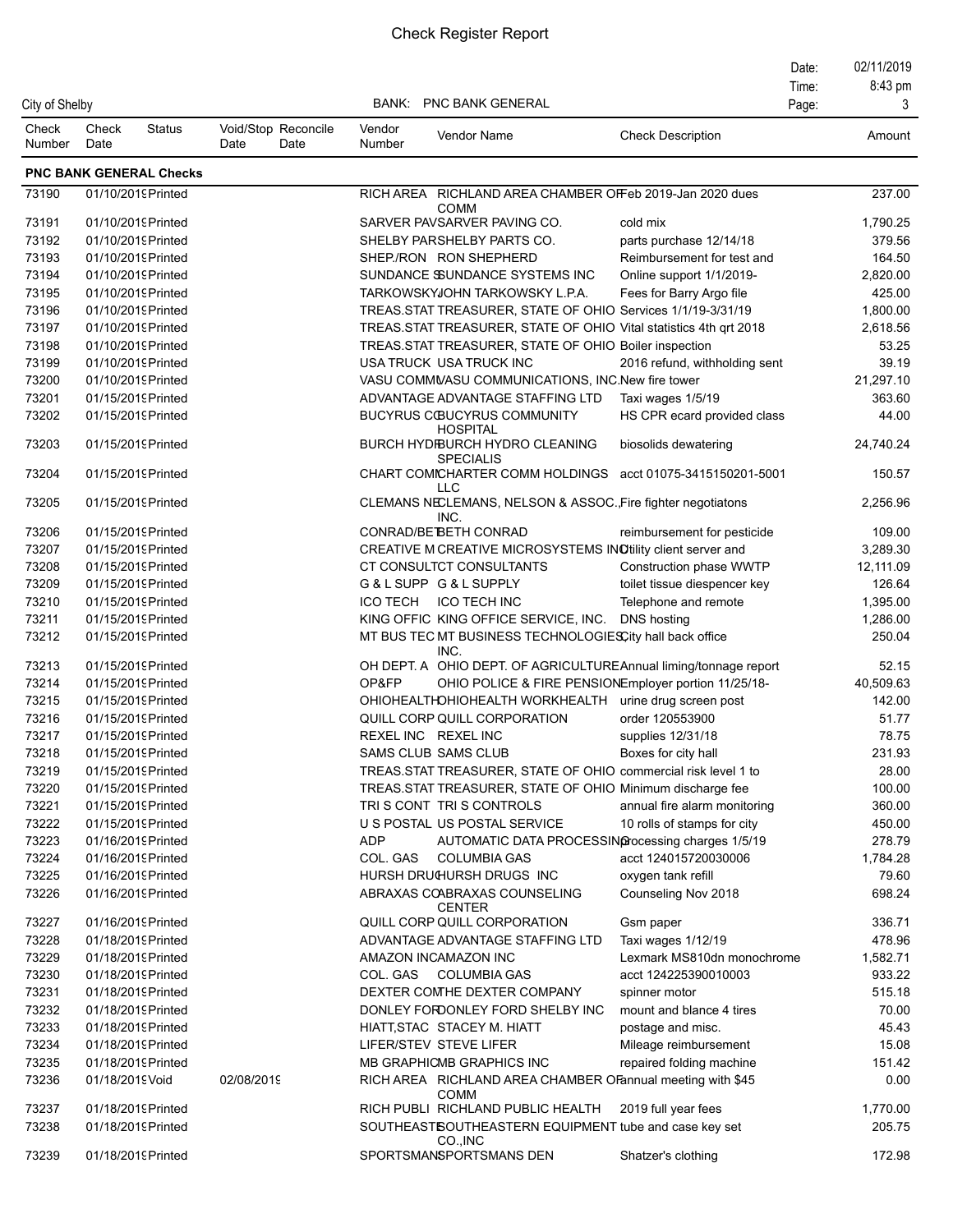|                 |               |                                          |                                     |                   |                                                                         |                              | Date:<br>Time: | 02/11/2019<br>8:43 pm |
|-----------------|---------------|------------------------------------------|-------------------------------------|-------------------|-------------------------------------------------------------------------|------------------------------|----------------|-----------------------|
| City of Shelby  |               |                                          |                                     | BANK:             | PNC BANK GENERAL                                                        |                              | Page:          | Δ                     |
| Check<br>Number | Check<br>Date | <b>Status</b>                            | Void/Stop Reconcile<br>Date<br>Date | Vendor<br>Number  | Vendor Name                                                             | <b>Check Description</b>     |                | Amount                |
|                 |               | <b>PNC BANK GENERAL Checks</b>           |                                     |                   |                                                                         |                              |                |                       |
| 73240           |               | 01/18/2019 Printed                       |                                     |                   | WICHERT IN WICHERT INSURANCE<br><b>SERVICES INC</b>                     | policy 3E31350 11/14/18-     |                | 1,865.00              |
| 73241           |               | 01/23/2019 Printed                       |                                     |                   | CITY PAYRO CITY PAYROLL FUND                                            | Wages 1/6/19-1/19/19         |                | 158,355.70            |
| 73242           |               | 01/23/2019 Printed                       |                                     |                   | PAYROLL FU PAYROLL FUND                                                 | FICA 1/6/19-1/19/19 paid     |                | 2,195.83              |
| 73243           |               | 01/24/2019 Printed                       |                                     |                   | ADVANTAGE ADVANTAGE STAFFING LTD                                        | taxi wages 1/19/19           |                | 478.96                |
| 73244           |               | 01/24/2019 Printed                       |                                     |                   | BOUNDTREEBOUNDTREE MEDICAL, LLC                                         | Various supplies ordered     |                | 385.99                |
| 73245           |               | 01/24/2019 Printed                       |                                     |                   | CHART COMICHARTER COMM HOLDINGS<br><b>LLC</b>                           | acct 01075-321600202-1001    |                | 132.19                |
| 73246           |               | 01/24/2019 Printed                       |                                     |                   | CITY-GALIO CITY OF GALION                                               | coliform test Dec 2018       |                | 165.00                |
| 73247           |               | 01/24/2019 Printed                       |                                     |                   | CREATIVE P CREATIVE PRODUCT<br><b>SOURCING</b>                          | Dare graduation supplies     |                | 1,237.26              |
| 73248           |               | 01/24/2019 Printed                       |                                     |                   | DAILY GLOB DAILY GLOBE                                                  | 1 year subscription          |                | 92.00                 |
| 73249           |               | 01/24/2019 Printed                       |                                     |                   | DISCOUNT DDISCOUNT DRUG MART                                            | Prescription 12/31/18        |                | 51.80                 |
| 73250           |               | 01/24/2019 Printed                       |                                     |                   | DONLEY FORDONLEY FORD SHELBY INC                                        | Feb 2017 wages & tax report  |                | 926.72                |
| 73251           |               | 01/24/2019 Printed                       |                                     |                   | <b>INTERSTATE INTERSTATE BATTERIES</b>                                  | 2 SLA095                     |                | 51.98                 |
| 73252           |               | 01/24/2019 Printed                       |                                     |                   | KING OFFIC KING OFFICE SERVICE, INC.                                    | laser jet pick up roller     |                | 105.95                |
| 73253           |               | 01/24/2019 Printed                       |                                     |                   | MUNI LIGHT MUNICIPAL LIGHT FUND                                         | used share fund              |                | 1,548.55              |
| 73254           |               | 01/24/2019 Printed                       |                                     | <b>NCCMA</b>      | N COAST CORRECTIONS MGR2019 membership dues<br>ASSC                     |                              |                | 35.00                 |
| 73255           |               | 01/24/2019 Printed                       |                                     |                   | QUILL CORP QUILL CORPORATION                                            | order 121123978              |                | 131.56                |
| 73256           |               | 01/24/2019 Printed                       |                                     | <b>RICH LAW</b>   | RICHLAND COUNTY LAW<br><b>LIBRARY</b>                                   | 50% state highway fines 2018 |                | 9,321.70              |
| 73257           |               | 01/24/2019 Printed                       |                                     |                   | RICH SAFET RICHLAND COUNTY SAFETY Memebership 2019<br><b>COUNCIL</b>    |                              |                | 110.00                |
| 73258           |               | 01/24/2019 Printed                       |                                     |                   | TREAS.STAT TREASURER, STATE OF OHIO Sewage sludge calendar year         |                              |                | 512.56                |
| 73259           |               | 01/24/2019 Printed                       |                                     |                   | UNIVERSA E UNIVERSAL ENTERPRISES INGepair urinal in men's locker        |                              |                | 414.00                |
| 73260           |               | 01/28/2019 Printed                       |                                     | <b>ADP</b>        | AUTOMATIC DATA PROCESSINGuman Capital 1/14/19                           |                              |                | 311.70                |
| 73261           |               | 01/28/2019 Printed                       |                                     |                   | <b>BIOMEDICALBIOMEDICAL</b><br><b>INSTRUMENTATION SER</b>               | Zoll lead in defib pad       |                | 92.34                 |
| 73262           |               | 01/28/2019 Printed                       |                                     | <b>CENTURY</b>    | <b>CENTURYLINK</b>                                                      | acct 302312423 1/16/19       |                | 63.11                 |
| 73263           |               | 01/28/2019 Printed                       |                                     |                   | CRAW. CTY CRAWFORD COUNTY SHERIFFInmate housing Dec. 2018               |                              |                | 2,255.00              |
| 73264           |               | 01/28/2019 Printed                       |                                     |                   | CT CONSULTCT CONSULTANTS                                                | phase 7 WWTP construction    |                | 12,328.50             |
| 73265           |               | 01/28/2019 Printed                       |                                     |                   | DELANEY STDELANEY STAFFING GROUP<br><b>INC</b>                          | 2017 refund- overpayment     |                | 153.09                |
| 73266           |               | 01/28/2019 Printed                       |                                     |                   | G&LSUPP G&LSUPPLY                                                       | 4x8 black mat                |                | 156.80                |
| 73267           |               | 01/28/2019Printed                        |                                     |                   | HAHN TRULYHAHN TRULY NOLEN<br><b>MANSFIELD</b>                          | pest control Jan 2019        |                | 125.00                |
| 73268<br>73269  |               | 01/28/2019 Printed<br>01/28/2019 Printed |                                     | <b>IACP</b>       | HOOVER INSHOOVER INSTRUMENT<br>SERVICE, INC<br>INTER ASSOC. CHIEFS OF   | fuses<br>due for Lance Combs |                | 173.56<br>190.00      |
| 73270           |               | 01/28/2019 Printed                       |                                     |                   | <b>POLICE</b><br>MT BUS TEC MT BUSINESS TECHNOLOGIES;ontract 6079526-01 |                              |                | 58.41                 |
|                 |               |                                          |                                     |                   | INC.                                                                    |                              |                |                       |
| 73271           |               | 01/28/2019Printed                        |                                     |                   | MTD COMPAIMTD PRODUCTS COMPANY                                          | 2017 reconcilation error     |                | 4,253.00              |
| 73272           |               | 01/28/2019 Printed                       |                                     |                   | QUILL CORP QUILL CORPORATION                                            | order 121176319              |                | 3.58                  |
| 73273           |               | 01/28/2019 Printed                       |                                     |                   | RICH CTY P RICHLAND CTY CHIEFS ASSOC2019 Chiefs Association Dues        |                              |                | 25.00                 |
| 73274           |               | 01/28/2019 Printed                       |                                     |                   | SHELB P LL SHELBY PRINTING LLC                                          | Flood flyers                 |                | 200.00                |
| 73275           |               | 01/28/2019 Printed                       |                                     |                   | TREAS.STAT TREASURER, STATE OF OHIO Alcohol Analysis Jeremiah           |                              |                | 37.00                 |
| 73276           |               | 01/28/2019 Printed                       |                                     |                   | US BANK EQUS BANK EQUIPMENT FINANCE cct 1450993                         |                              |                | 586.53                |
| 73277           |               | 01/28/2019 Printed                       |                                     |                   | USA BLUE B USA BLUE BOOK                                                | Inline Flowmeter             |                | 1,632.05              |
| 73278           |               | 01/28/2019 Printed                       |                                     | XYLEM             | XYLEM WATER SOLUTIONS USFAeld services<br><b>INC</b>                    |                              |                | 4,600.00              |
| 73279           |               | 01/29/2019 Printed                       |                                     |                   | U S POSTAL US POSTAL SERVICE                                            | Postage for Jan. 2019 bills  |                | 1,044.75              |
| 73280           |               | 01/30/2019 Printed                       |                                     |                   | <b>CAIN GRAPHCAIN GRAPHICS</b>                                          | Polo shirts                  |                | 105.00                |
| 73281           |               | 01/30/2019 Printed                       |                                     |                   | CENTURY CENTURYLINK                                                     | acct 302298892               |                | 2,200.86              |
| 73282           |               | 01/30/2019 Printed                       |                                     |                   | CITY OF WI CITY OF WILLARD                                              | Microcystin Testing for      |                | 150.00                |
| 73283           |               | 01/30/2019 Printed                       |                                     | COL. GAS          | <b>COLUMBIA GAS</b>                                                     | acct 124301580010001         |                | 1,028.32              |
| 73284           |               | 01/30/2019 Printed                       |                                     |                   | ENVIRO RESENVIRONMENTAL RESOURCE Ohio Fluoride, OC<br><b>ASSOC</b>      |                              |                | 66.07                 |
| 73285           |               | 01/30/2019 Printed                       |                                     |                   | SHEARER ECSHEARER EQUIPMENT                                             | Fire Dept parts 1/23/19      |                | 15.26                 |
| 73286           |               | 01/30/2019 Printed                       |                                     | SPRINT LOC SPRINT |                                                                         | acct 838001017               |                | 51.76                 |